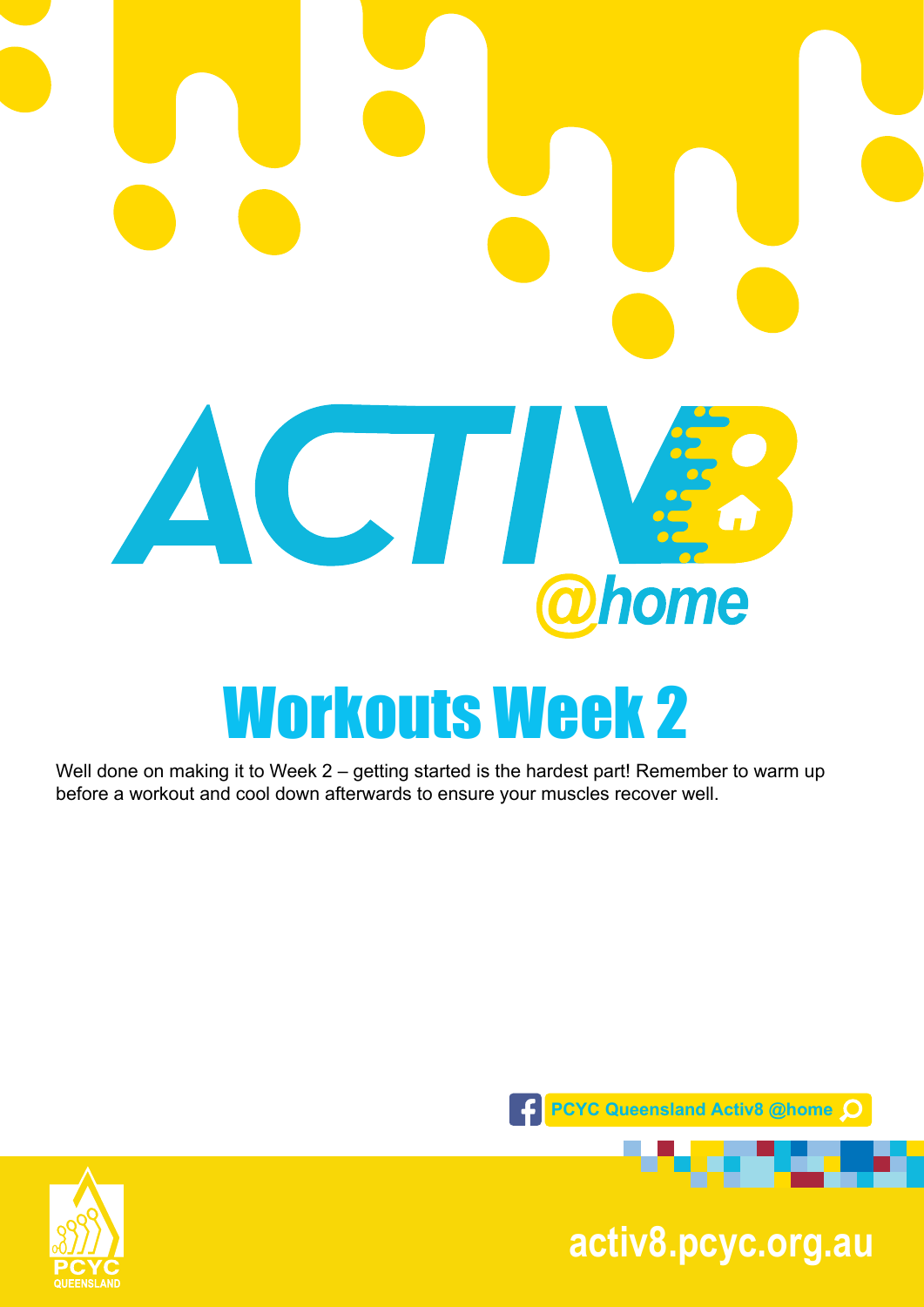

If you have access to an exercise mat, please use it to maximise your safety when performing push ups and crunches. Alternatively, perform these exercises over a carpeted area or a non-slip rug. Consider innovative alternatives to using a box or step, such as a sturdy coffee table, when completing split squats or step ups.

| <b>Day 1 Exercises</b>   | <b>Interval</b> | <b>Seconds</b> | $\checkmark$ |
|--------------------------|-----------------|----------------|--------------|
| Run on the Spot          | <b>Work</b>     | 30             |              |
|                          | Rest            | 10             |              |
| Squats                   | <b>Work</b>     | 30             |              |
|                          | Rest            | 10             |              |
| <b>Back Extensions</b>   | <b>Work</b>     | 30             |              |
|                          | Rest            | 10             |              |
| Crunches                 | <b>Work</b>     | 30             |              |
|                          | Rest            | 10             |              |
| Squat Jumps              | <b>Work</b>     | 30             |              |
|                          | Rest            | 10             |              |
|                          | <b>Work</b>     | 30             |              |
| <b>Mountain Climbers</b> | Rest            | 10             |              |
|                          | <b>Work</b>     | 30             |              |
| Push Ups                 | Rest            | 10             |              |
| Plank                    | <b>Work</b>     | 30             |              |
|                          | Rest            | 10             |              |
| <b>Burpees</b>           | Work            | 30             |              |
|                          | Rest            | 10             |              |
| Left Split Squat         | <b>Work</b>     | 15             |              |
| <b>Right Split Squat</b> | <b>Work</b>     | 15             |              |
|                          | Rest            | 10             |              |
| Renegade Row             | <b>Work</b>     | 30             |              |
|                          | Rest            | 10             |              |
| Left Step Up             | Work            | 15             |              |
| <b>Right Step Up</b>     | Work            | 15             |              |
|                          | Rest            | 180            |              |
| <b>Rounds</b>            | $\overline{2}$  |                |              |

**F** PCYC Queensland Activ8 @home Q



**pcyc.org.au**

**ALC**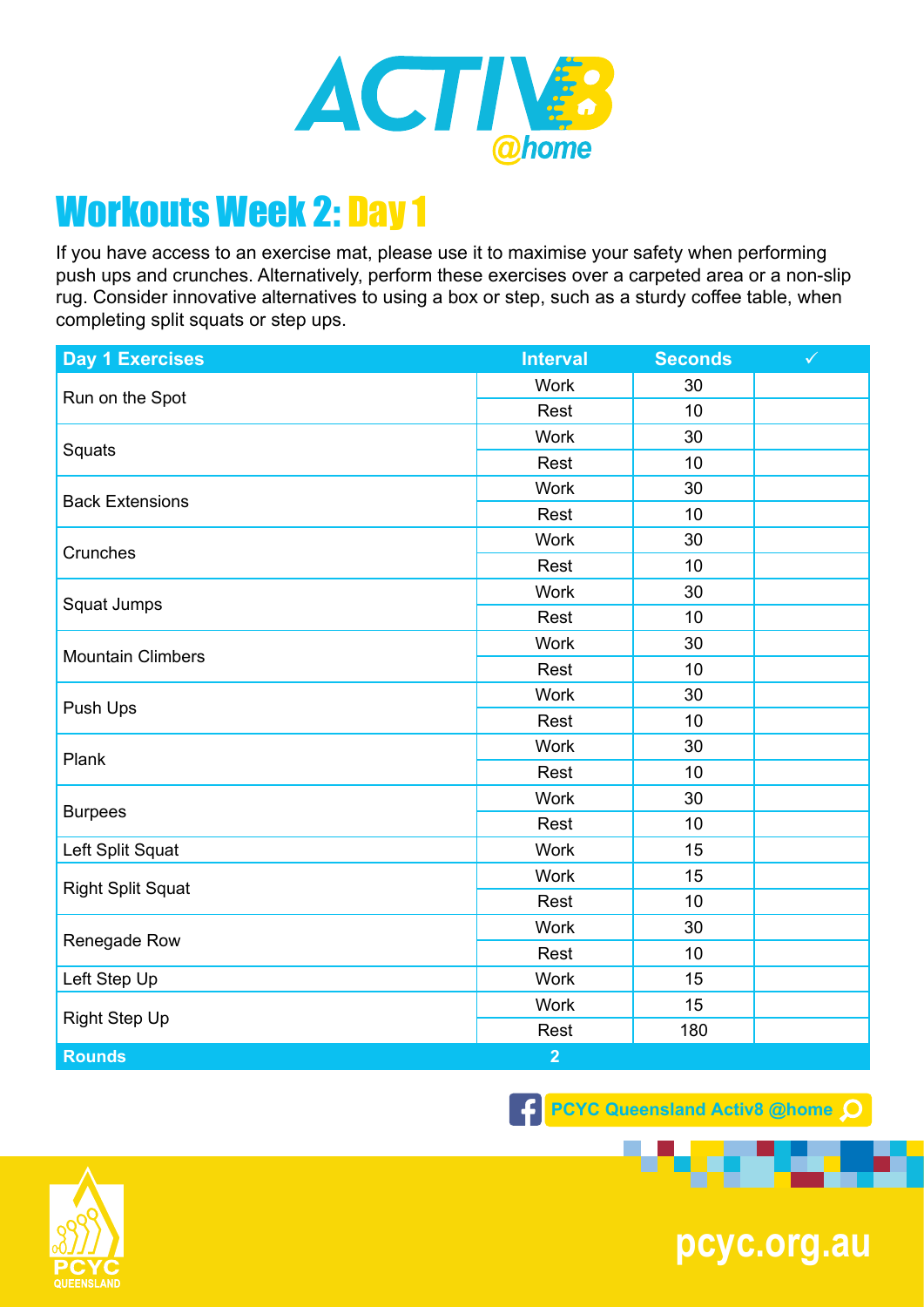

Take a rest day – you deserve it!

Can't wait to keep training? Check out the **PCYC Queensland Activ8 @home Facebook Group** for daily challenges, innovative exercise ideas and fitness inspiration!



**pcyc.org.au activ8.pcyc.org.au**

**DESCRIPTION** 

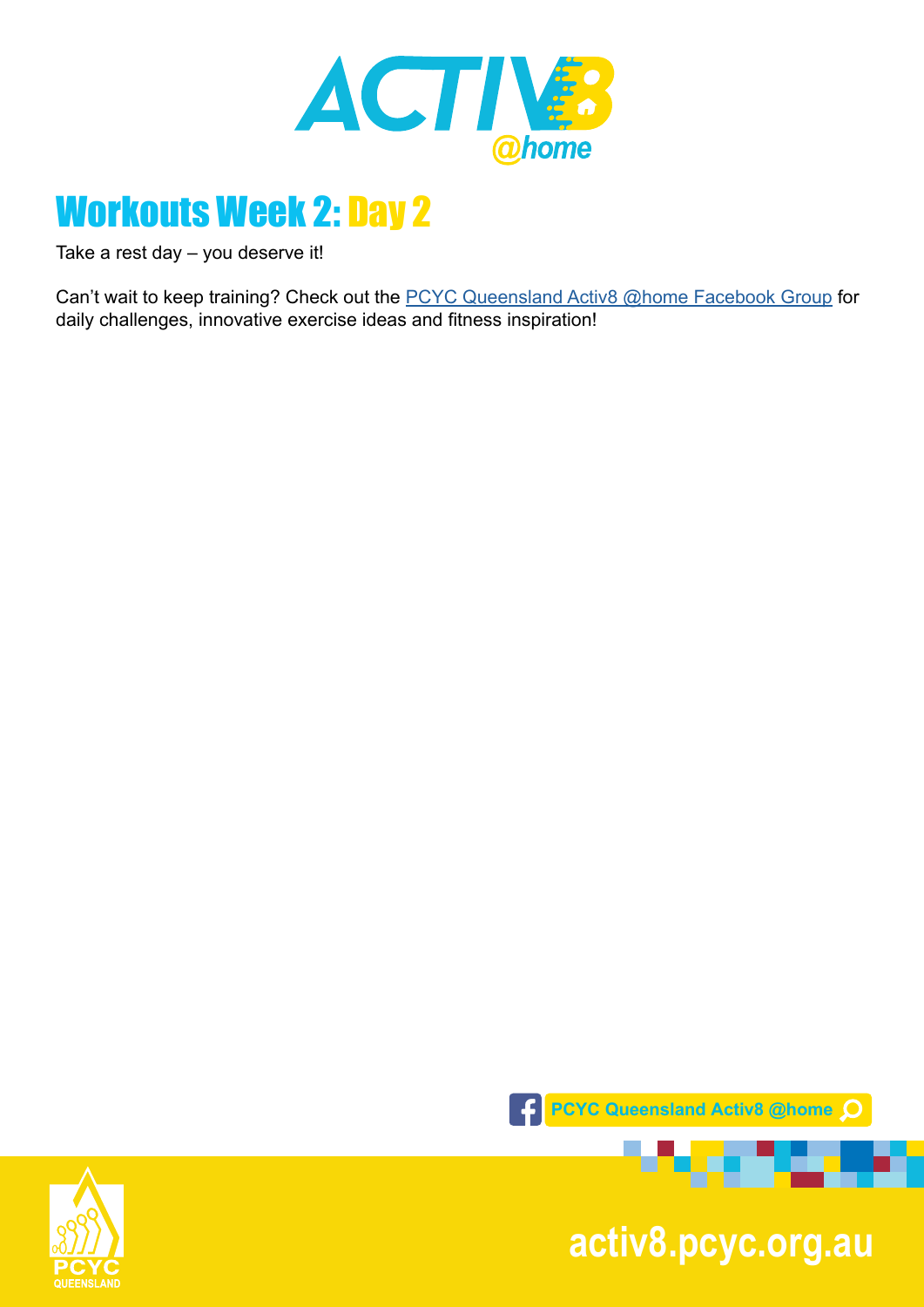

Use a skipping rope, if available, when skipping throughout this workout. If you don't have a skipping rope handy, perform air skips instead. Make sure you have access to a suitable surface to perform alternating step ups.

| <b>Day 3 Exercises</b>       | <b>Interval</b>         | <b>Seconds</b> | $\checkmark$ |
|------------------------------|-------------------------|----------------|--------------|
| <b>Skipping or Air Skips</b> | <b>Work</b>             | 45             |              |
|                              | Rest                    | 15             |              |
| Run on the Spot              | <b>Work</b>             | 45             |              |
|                              | Rest                    | 15             |              |
| <b>Burpees</b>               | Work                    | 45             |              |
|                              | Rest                    | 15             |              |
| <b>Mountain Climbers</b>     | <b>Work</b>             | 45             |              |
|                              | Rest                    | 15             |              |
| Squat Jumps                  | <b>Work</b>             | 45             |              |
|                              | Rest                    | 15             |              |
|                              | Work                    | 45             |              |
| Alternating Step Up          | Rest                    | 15             |              |
|                              | <b>Work</b>             | 45             |              |
| Skipping or Air Skips        | Rest                    | 15             |              |
|                              | <b>Work</b>             | 45             |              |
| Run on the Spot              | Rest                    | 15             |              |
| <b>Burpees</b>               | <b>Work</b>             | 45             |              |
|                              | Rest                    | 15             |              |
| <b>Mountain Climbers</b>     | <b>Work</b>             | 45             |              |
|                              | Rest                    | 15             |              |
| Squat Jumps                  | Work                    | 45             |              |
|                              | Rest                    | 15             |              |
| Alternating Step Up          | <b>Work</b>             | 45             |              |
|                              | Rest                    | 180            |              |
| <b>Rounds</b>                | $\overline{\mathbf{3}}$ |                |              |

**F** PCYC Queensland Activ8 @home Q



**pcyc.org.au activ8.pcyc.org.au**

. .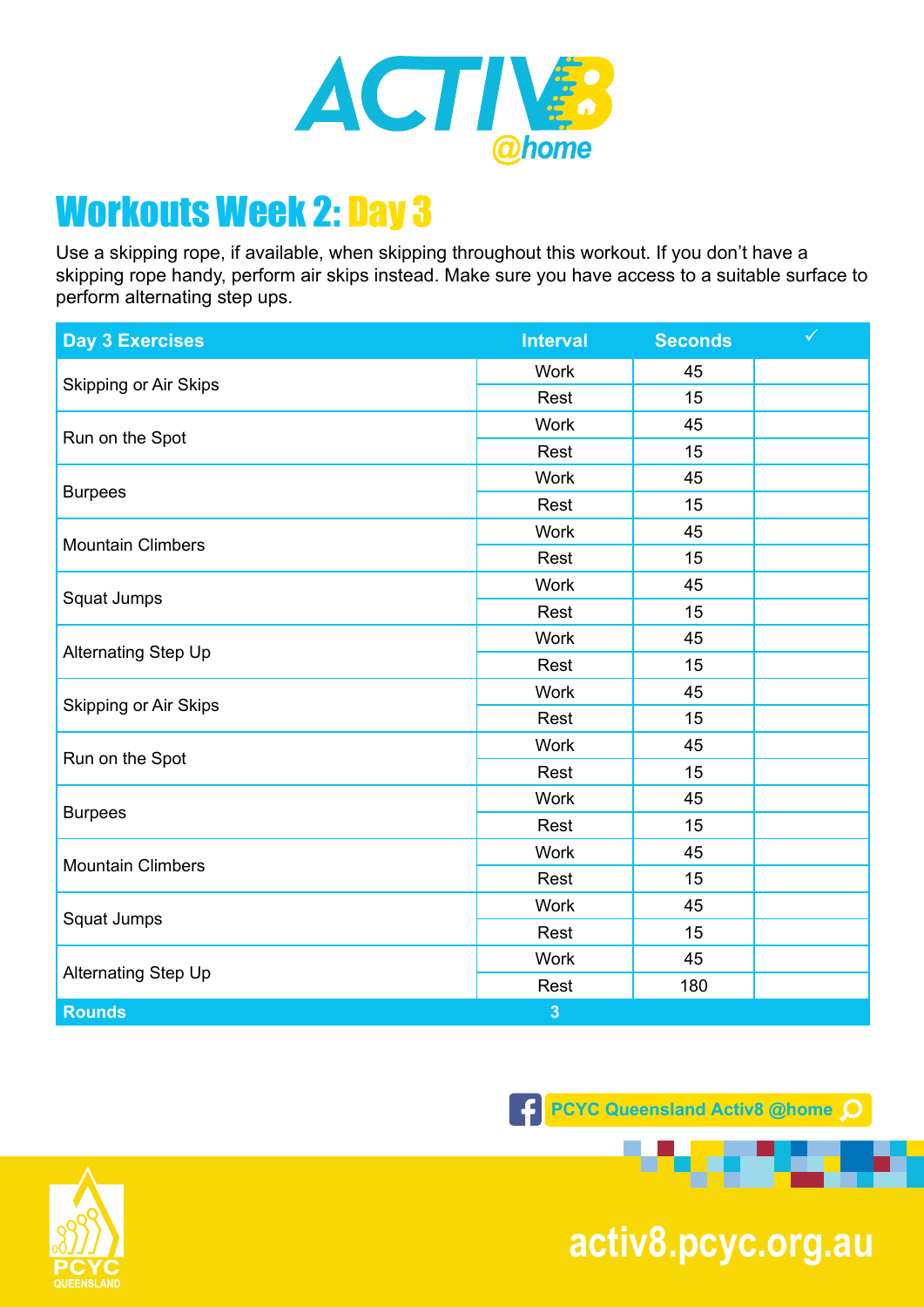

Let your muscles recover by taking a day of rest before tomorrow's workout.

Can't wait to keep training? Check out the **PCYC Queensland Activ8 @home Facebook Group** for daily challenges, innovative exercise ideas and fitness inspiration!



**pcyc.org.au activ8.pcyc.org.au**

**MARKET** 

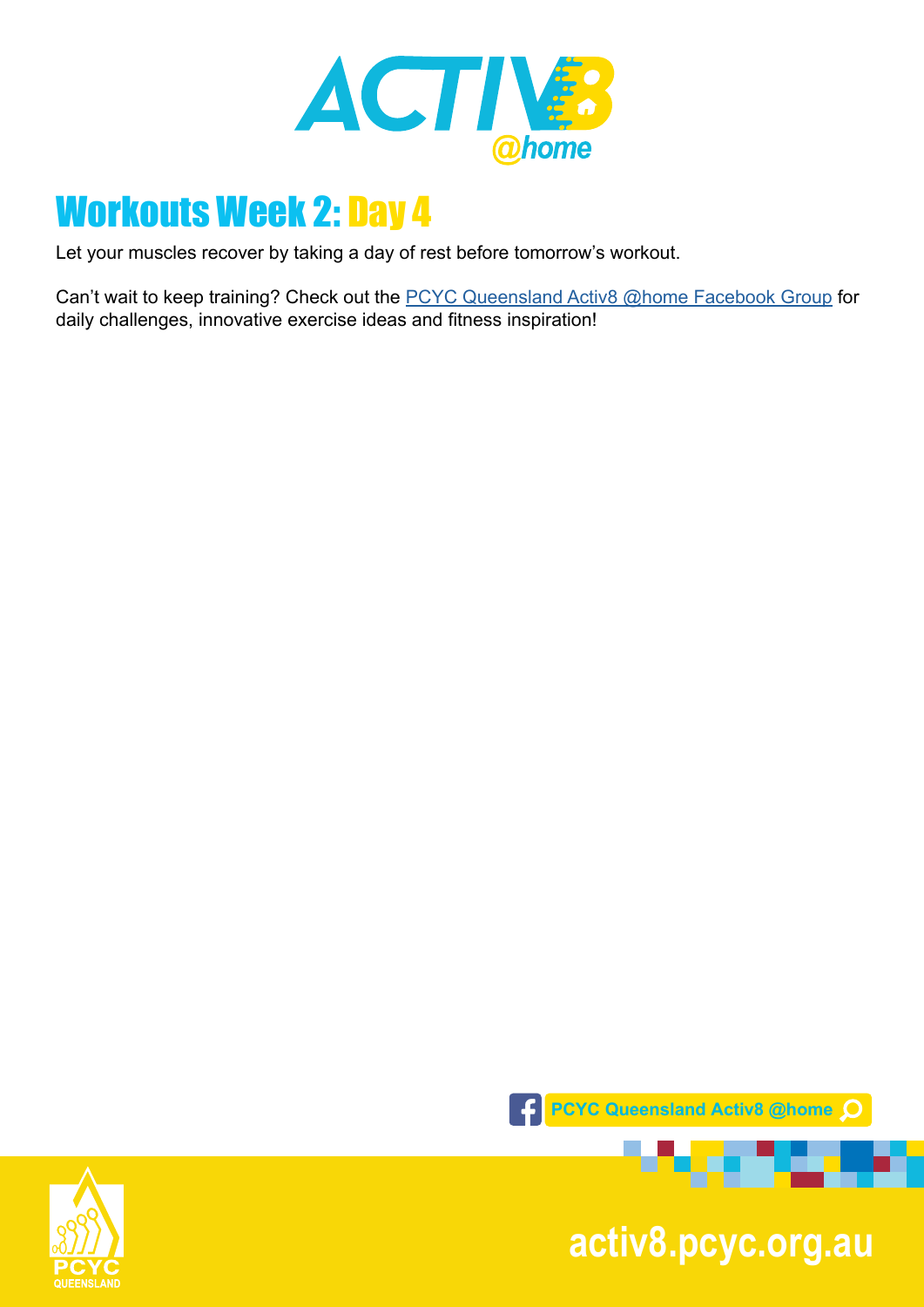

Ensure you wear appropriate running shoes when performing shuttle runs and forward toe taps, to prevent injury.

| <b>Day 5 Exercises</b> | <b>Interval</b> | <b>Seconds</b> | $\checkmark$ |
|------------------------|-----------------|----------------|--------------|
| Forward Toe Taps       | <b>Work</b>     | 120            |              |
|                        | Rest            | 60             |              |
| 10m Shuttle Runs       | <b>Work</b>     | 120            |              |
|                        | Rest            | 60             |              |
| Forward Toe Taps       | <b>Work</b>     | 120            |              |
|                        | Rest            | 60             |              |
| 10m Shuttle Runs       | <b>Work</b>     | 120            |              |
|                        | Rest            | 60             |              |
| Forward Toe Taps       | <b>Work</b>     | 120            |              |
|                        | Rest            | 60             |              |
| 10m Shuttle Runs       | <b>Work</b>     | 120            |              |
|                        | Rest            | 180            |              |
| <b>Rounds</b>          | 2 <sup>1</sup>  |                |              |





**pcyc.org.au activ8.pcyc.org.au**

*<u>PARTIES</u>* 

.er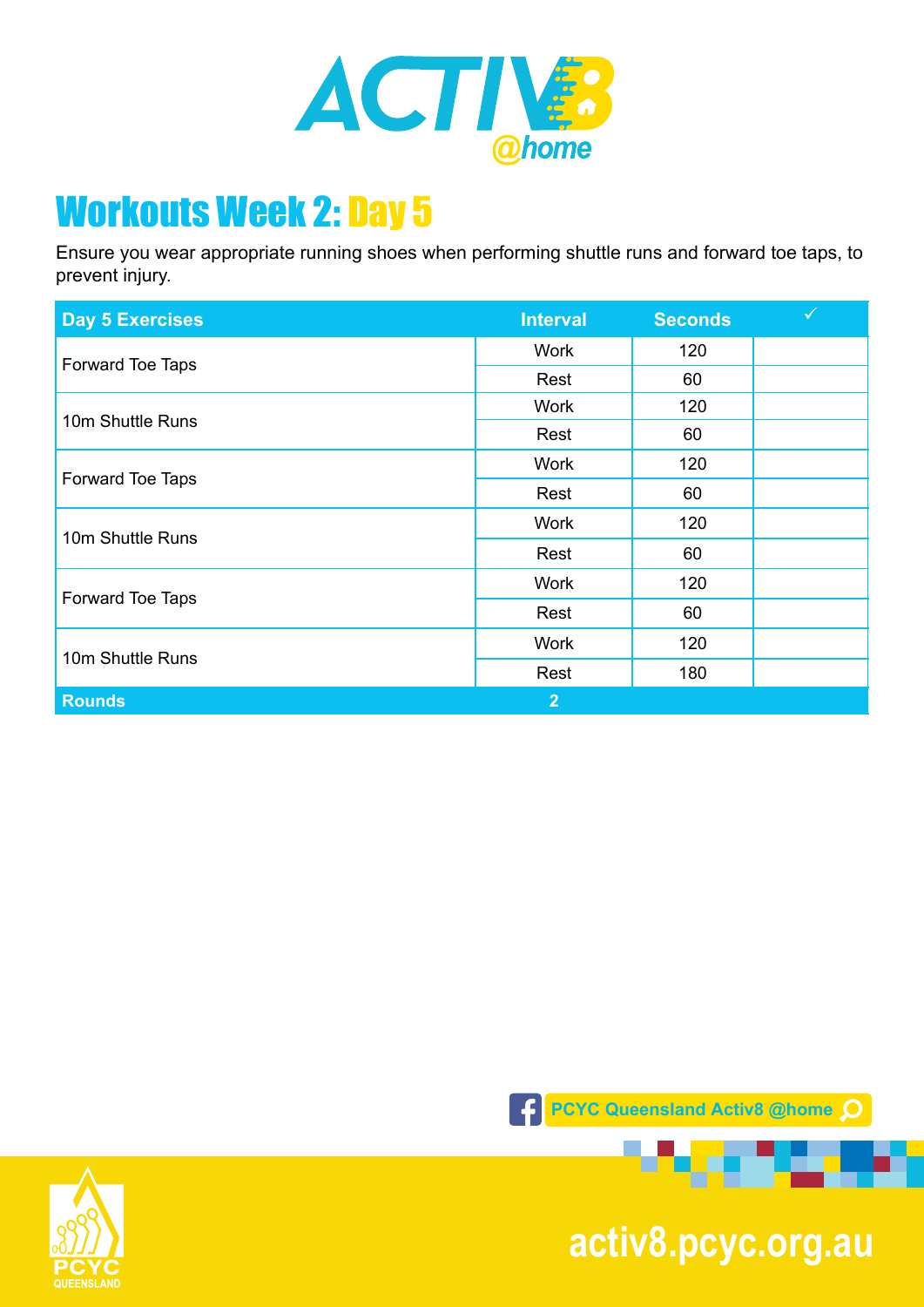

Don't forget to perform some static stretching to prevent your muscles from getting stiff or sore!

Can't wait to keep training? Check out the **PCYC Queensland Activ8 @home Facebook Group** for daily challenges, innovative exercise ideas and fitness inspiration!